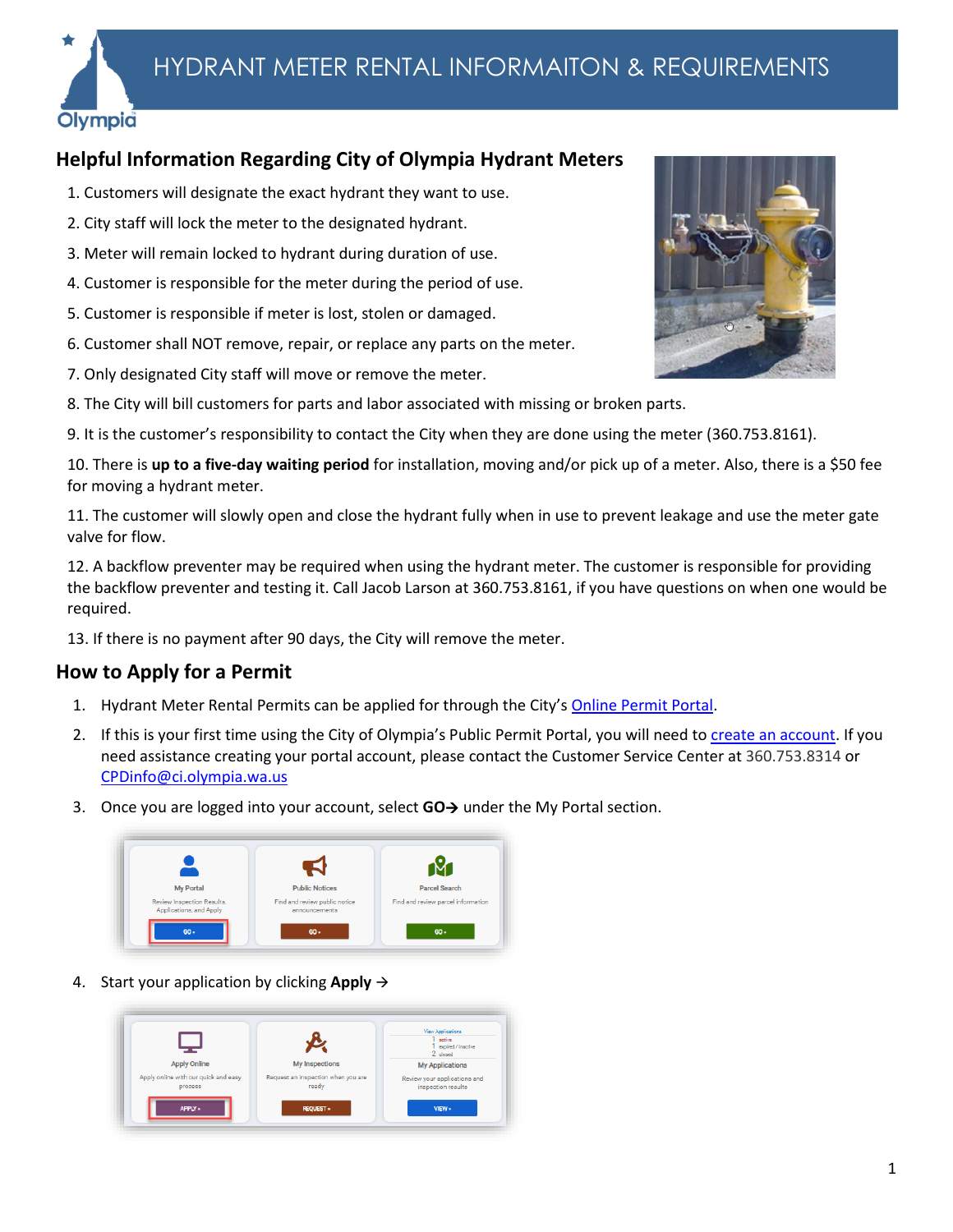

5. Select the category/department and permit type you wish to apply for. Hydrant Meter permits can be found under the **Civil Engineering Permits** section.

| <b>Civil Engineering Permits</b>          | w                                         |  |
|-------------------------------------------|-------------------------------------------|--|
| ○ Annexation Agreement - UGA              | ○ Civil Engineering                       |  |
| ○ Civil Engineering - Outside City Limits | <b>O Fire Service Line</b>                |  |
| Grading                                   | Hydrant Meter <sup>O</sup>                |  |
| <b>Pedestrian Interference</b>            | O Private Utilities (Cable/Fiber          |  |
|                                           | Optic/Gas/Phone/Power)                    |  |
| Revision - Engineering                    | Right of Way Attached Wireless Facilities |  |
| Right of Way Permit                       | ○ Sewer Lateral                           |  |
| SFR Civil Site UGA                        | ○ Snow Removal Permit                     |  |
| STEP Sewer Residential                    | ○ STEP Sewer Residential - UGA            |  |
| <b>Utility Availability Letter</b>        | ◯ Vacation Petition                       |  |

- 6. Enter the address or parcel number where the hydrant meter water will be used. Click **Save and Continue** at the bottom of the page.
- 7. On the application page, click the drop-down arrow to expand each section. Complete each section of the application prior to submitting your application.

| <b>Hydrant Meter</b><br><b>Civil Engineering Permits</b><br><b>Current Status</b> | Application Number 22-1750<br><b>Not Submitted</b><br>Please complete the following information to submit your permit application. | <b>Estimated Fees</b><br>Additional fees may be<br>required<br>R NEED HELP? |
|-----------------------------------------------------------------------------------|------------------------------------------------------------------------------------------------------------------------------------|-----------------------------------------------------------------------------|
| - My Project                                                                      |                                                                                                                                    | <b>O</b> Done                                                               |
| Permit Contacts                                                                   |                                                                                                                                    | <b>O</b> Done                                                               |
| $\blacktriangleright$ Permit Contractors                                          |                                                                                                                                    | <b>O</b> Not Complete                                                       |
| ▼ Permit Details                                                                  |                                                                                                                                    | <b>O</b> Not Complete                                                       |
| Permit Parcels                                                                    |                                                                                                                                    | <b>O</b> Done                                                               |
| Permit Fees                                                                       |                                                                                                                                    | <b>Estimated Fees \$0.00</b>                                                |

8. Once your application is completed, you'll be able submit your application at the bottom of the page.